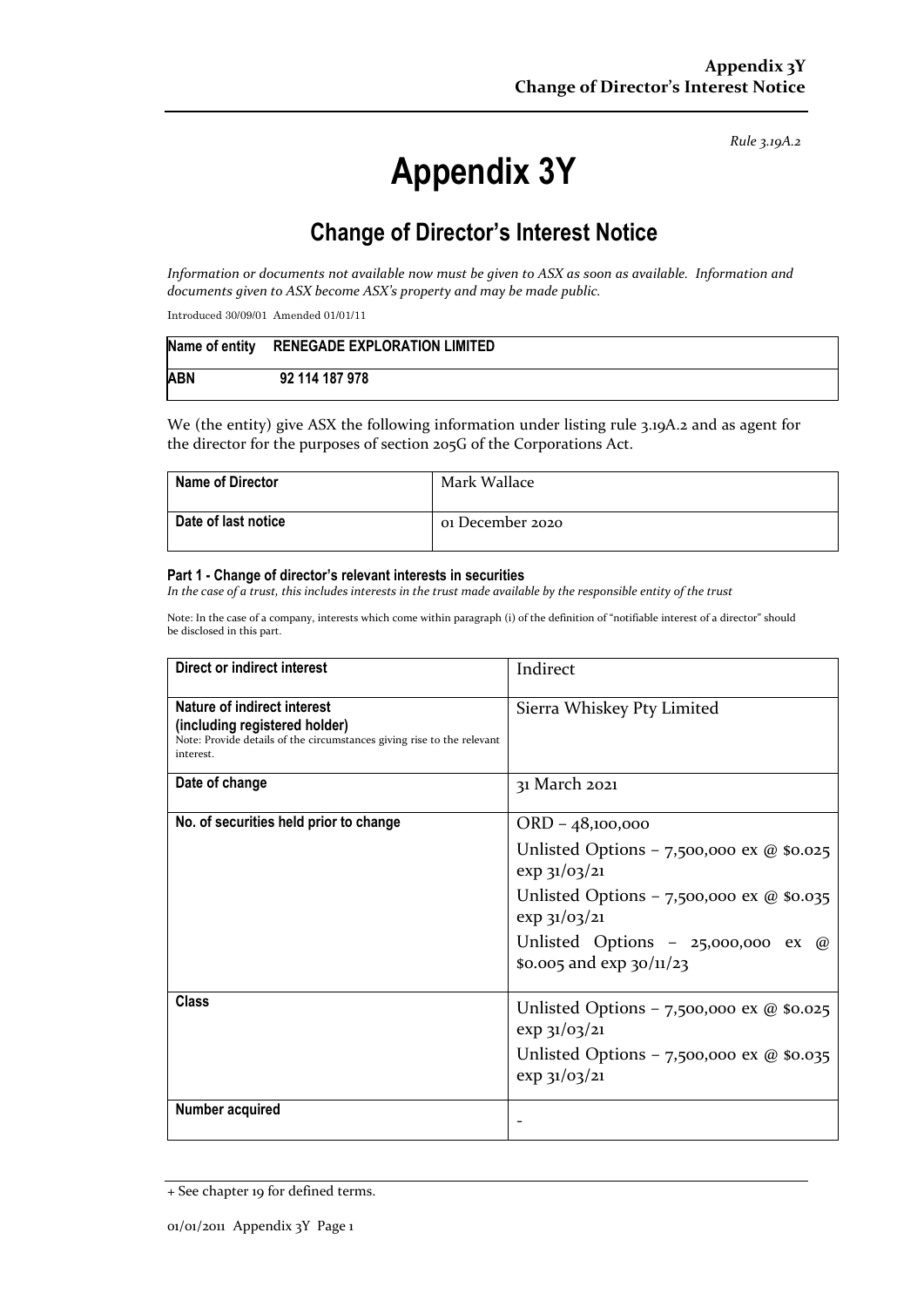| Number disposed                                                                                                                                                            | 15,000,000                                                        |
|----------------------------------------------------------------------------------------------------------------------------------------------------------------------------|-------------------------------------------------------------------|
| <b>Value/Consideration</b><br>Note: If consideration is non-cash, provide details and estimated<br>valuation                                                               | Nil                                                               |
| No. of securities held after change                                                                                                                                        | $ORD - 48,100,000$                                                |
|                                                                                                                                                                            | Unlisted Options - 25,000,000 ex @<br>\$0.005 and $\exp 30/11/23$ |
| Nature of change<br>Example: on-market trade, off-market trade, exercise of options,<br>issue of securities under dividend reinvestment plan, participation in<br>buy-back | <b>Expiry of Unlisted Options</b>                                 |

### **Part 2 – Change of director's interests in contracts**

**N/A**

### **Part 3 –** +**Closed period**

| Were the interests in the securities or contracts detailed   No<br>above traded during a <sup>+</sup> closed period where prior written<br>clearance was required? |  |
|--------------------------------------------------------------------------------------------------------------------------------------------------------------------|--|
| If so, was prior written clearance provided to allow the trade<br>to proceed during this period?                                                                   |  |
| If prior written clearance was provided, on what date was this<br>provided?                                                                                        |  |

<sup>+</sup> See chapter 19 for defined terms.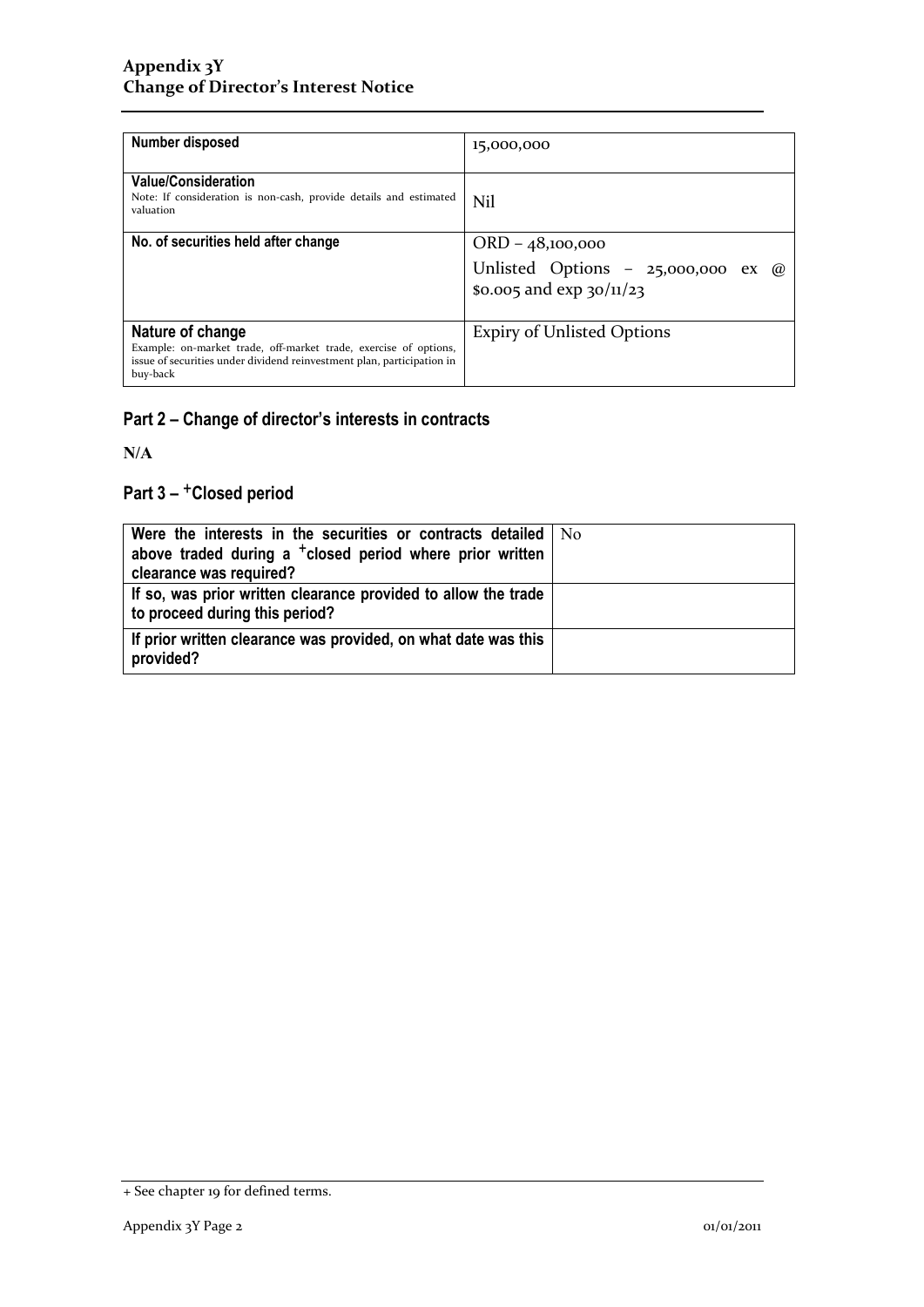*Rule 3.19A.2*

# **Appendix 3Y**

## **Change of Director's Interest Notice**

*Information or documents not available now must be given to ASX as soon as available. Information and documents given to ASX become ASX's property and may be made public.*

Introduced 30/09/01 Amended 01/01/11

| Name of entity | RENEGADE EXPLORATION LIMITED |
|----------------|------------------------------|
| <b>ABN</b>     | 92 114 187 978               |

We (the entity) give ASX the following information under listing rule 3.19A.2 and as agent for the director for the purposes of section 205G of the Corporations Act.

| <b>Name of Director</b> | Robert Kirtlan |
|-------------------------|----------------|
| Date of last notice     | 2 March 2021   |

#### **Part 1 - Change of director's relevant interests in securities**

*In the case of a trust, this includes interests in the trust made available by the responsible entity of the trust*

Note: In the case of a company, interests which come within paragraph (i) of the definition of "notifiable interest of a director" should be disclosed in this part.

| Direct or indirect interest                                                                                                                         | Indirect                                                                                                                                                                                                                       |
|-----------------------------------------------------------------------------------------------------------------------------------------------------|--------------------------------------------------------------------------------------------------------------------------------------------------------------------------------------------------------------------------------|
| Nature of indirect interest<br>(including registered holder)<br>Note: Provide details of the circumstances giving rise<br>to the relevant interest. | South Shore Group Pty Ltd<br>$\le$ South Shore A/C $>$                                                                                                                                                                         |
| Date of change                                                                                                                                      | 31 March 2021                                                                                                                                                                                                                  |
| No. of securities held prior to change                                                                                                              | Ark Securities & Investments Pty Ltd<br>$\le$ The Ark Family A/C><br>ORD - 5,000,000                                                                                                                                           |
|                                                                                                                                                     | Ark Securities & Investments Pty Ltd<br>$\le$ The Ark Super Fund A/C><br>ORD - 5,014,285                                                                                                                                       |
|                                                                                                                                                     | South Shore Group Pty Ltd <south a="" c="" shore=""><br/>Unlisted Options - 7,500,000 ex <math>\omega</math> \$0.025 exp<br/>31/03/21<br/>Unlisted Options - 7,500,000 ex <math>\omega</math> \$0.035 exp<br/>31/03/21</south> |
|                                                                                                                                                     | Romford Consulting Pty Ltd <romford a="" c="" family=""><br/>Unlisted Options – 30,000,000 ex @ \$0.005 and exp<br/>30/11/23</romford>                                                                                         |

<sup>+</sup> See chapter 19 for defined terms.